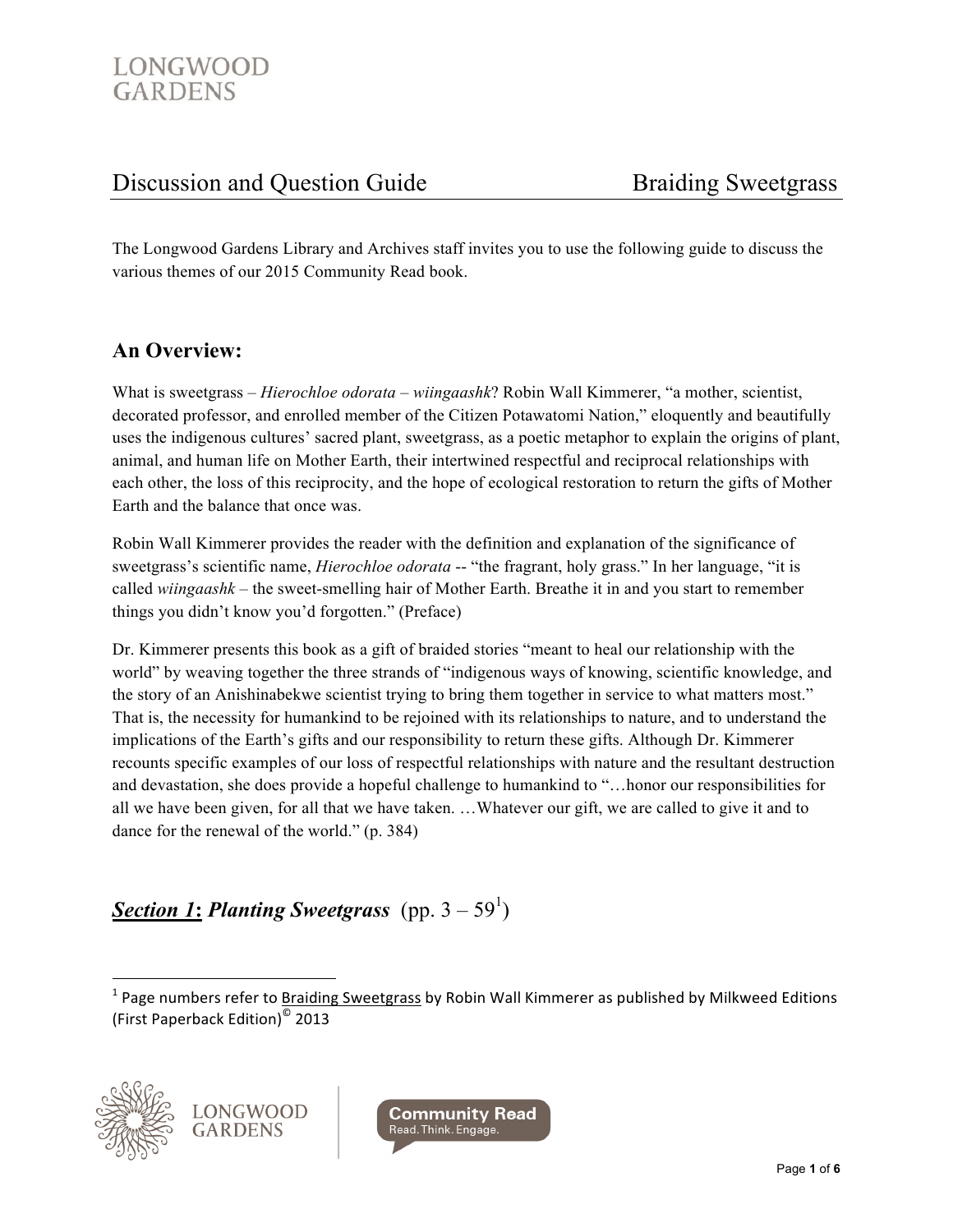Throughout the six chapters in this section, the reader is presented with many indigenous teachings, scientific knowledge, the philosophical dilemmas Dr. Kimmerer faced upon entering her scientific studies, personal experiences with nature and her indigenous teachings during her formative years, and the reawakening of her original questions as a result of reconnecting with the last nine fluent Potowatomi speakers. The themes of reciprocity, the spirit of community, a gift economy versus a property (market) economy, gratitude, the four aspects of being—mind, body, emotion, and spirit, and the learning of the language of animacy are brought to the forefront quite fervently.

#### **Discussion Questions:**

- 1. In the story, 'Skywoman Falling'--the indigenous Creation story (pp. 3-10), you learn that Skywoman lived as if her children's future mattered. If you truly focus on the Earth that will be left for your grandchildren, how would you live differently?
- 2. Kimmerer states, in Native ways of knowing, human people are often referred to as "the younger brothers of Creation." (p. 9) Do you agree that humans can learn from plants and animals? If so, how can we humble ourselves to 'listen' to the wisdom of the plants?
- 3. In the 'Council of Pecans' (pp. 11-21), we learn that trees teach the 'Spirit of Community' in which what is good for one is good for all. If you believed that the earth belongs to everybody as a community, would you be more invested in its health? Why?
- 4. Does the concept of trees having a community relationship, and the scientific explanations of their possible means of communications change how you view our relationship with forests? If so, how?
- 5. The 'Gift of Strawberries' (pp. 22-32) introduces the reader to the concept of "the essence of a gift economy is, at its root, reciprocity." (p. 28) How can "the relationship of gratitude and reciprocity that has been developed increase the evolutionary fitness of both plant and animal"? (p. 30)
- 6. Do you see the earth as property or as a gift? How does this perspective change the way in which you view the value of what you take from the earth?
- 7. 'An Offering' (pp. 33-38) provides insight into Kimmerer's understanding of the meaning of ceremony that is "fed from the same bond with the land, founded on respect and gratitude." (p.



LONGWOOD **GARDENS** 

**Community Read** Read. Think. Engage.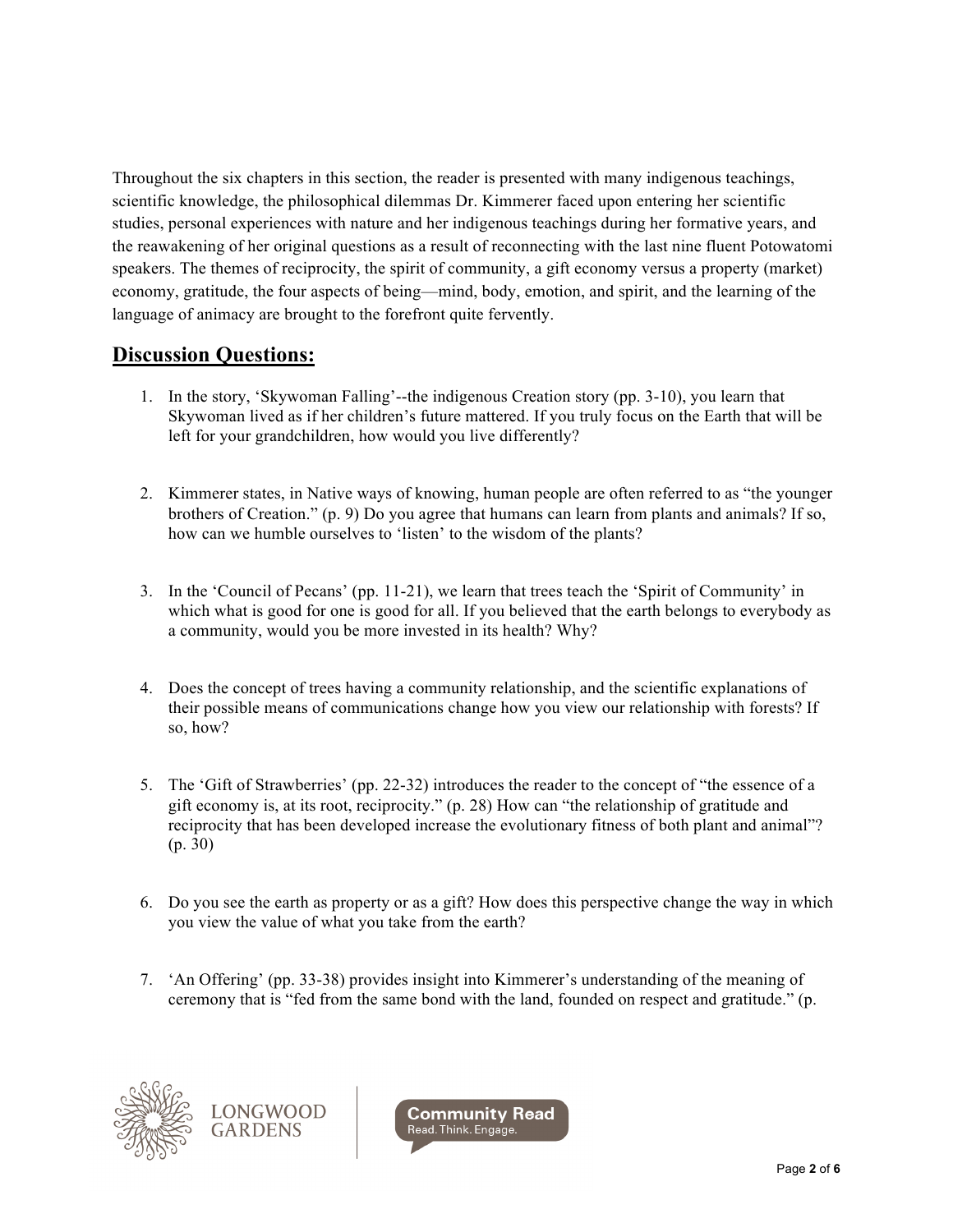36) How can we express our gratitude and responsibility for the gifts of the land? What can we offer earth in return?

- 8. 'Asters and Goldenrod' (pp. 39-47) delves into Kimmerer's need to question and to know about the relationship between these flowers. "It was an architecture of relationships, of connections that I yearned to understand." (p. 46) She discovered a "lived reciprocity" between asters and goldenrod—"the pairing of purple and gold". What is the interdependency between humans and plants? And, what happens if we don't live up to our end of the relationship?
- 9. 'Learning the Grammar of Animacy' (pp. 48-59) introduces the concept of communing with nature by getting to know more about plants and recognizing that they are not inanimate objects. What can you do to start learning about the plants in your immediate environment? If you addressed the plants as something other than 'it', would that change your attitude? How?

# *Section 2: Tending Sweetgrass* (pp. 64-117)

Through illustrative, indigenous stories, and personal memoirs, Kimmerer expands on the need to nurture reciprocal relationships between humans and plants. She asserts that these relationships are required if we are to assure the habitats' survival, e.g., "weeding and care for the habitat and neighboring plants strengthens its growth."(p. 60) The themes of reciprocity and gratitude are continued in stories about the gifts we receive from nature and, in turn, our responsibility to return those gifts by, at a minimum, recognition of the gifts and expressions of thanksgiving.

# **Discussion Questions:**

- 1. In the story 'Maple Sugar Moon' (pp. 63-71), Nanabozho finds that people have grown lazy due to the bounty of the first Maple trees. Nanabozho removes this culture of plenty by diluting the sap and teaching the people to honor and respect the gift of the Maple tree. Can you draw any parallels from this story and our consumer-driven economy? In what ways are we wasting earth's gifts – its non-renewable, natural resources?
- 2. In 'Allegiance to Gratitude' (pp. 103-117), Kimmerer introduces the Thanksgiving Address used by the indigenous people to give thanks to the land. She states, "...it is the credo for a culture of gratitude." (p. 115) How does the Thanksgiving Address support the concept of "our mutual allegiance as human delegates to the democracy of the species"? (p. 116) What does that mean to you?

# *Section 3: Picking Sweetgrass* (pp. 121-204)



LONGWOOD **GARDENS** 

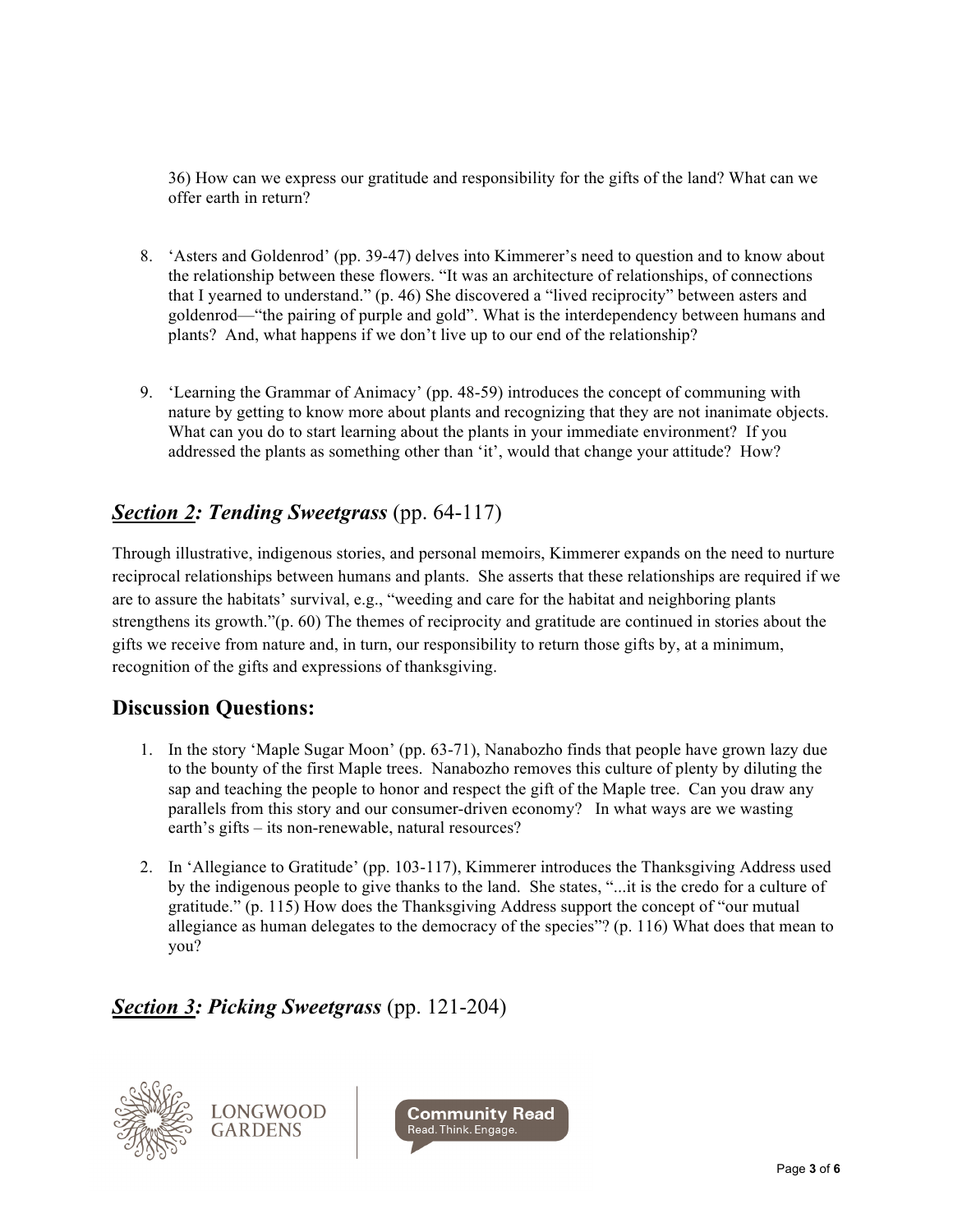The reciprocity theme continues in this section with an emphasis upon the gifts the land provides, finding our unique gifts to give in return, how our gifts can be used to foster the sense of community, and how "plants teach in a universal language: food." (p. 129) 'The Three Sisters' (pp. 128 - 140) story is especially poignant and informative. The reader learns that "… the lessons of reciprocity are written clearly in a Three Sisters garden. Together their stems inscribe what looks to me like a blueprint for the world, a map of balance and harmony." When corn, beans, and squash are planted together, their "organic symmetry of forms belongs together… Respect one another, support one another, bring your gift to the world and receive the gifts of others, and there will be enough for all." (p. 132)

'The Honorable Harvest' (pp. 175 – 201) "… asks us to give back, in reciprocity, for what we have been given." (p. 190) The Guidelines of the Honorable Harvest are presented as rules that "… are based on accountability to both the physical and the metaphysical worlds." (p. 183) Kimmerer discusses the culture of gratitude as a springboard for a culture of reciprocity, and the differences between reciprocity and the modern ecological movement towards sustainability.

#### **Discussion Questions:**

- 1. What does each of The Three Sisters corn, beans, and squash bring to their reciprocal relationship? How can this partnership create a stronger community? Can you think of other examples of such win-win situations?
- 2. In our consumer-driven society, how can we put into realistic practice the covenants of The Honorable Harvest? How can we teach people to "remember that what's good for the land is also good for the people"? (p. 195)

# *Section 4: Braiding Sweetgrass* (pp. 205 – 302)

The significance of braiding plaits of sweetgrass into three strands is symbolic of the philosophy and spirituality of the indigenous people. Sweetgrass is a sacred, healing plant to the Potawatomi people and is braided "… as if it were our mother's hair, to show our loving care for her." (p. 263) Kimmerer shares the meaning of becoming indigenous to a place, of how the land is the "real teacher" (p. 222), and the methodology she used with her Ethnobotany students to enlighten them to the fact that "The plants adapt, the people adopt." (p. 229) In addition, she elaborates on the purpose of ceremony and how "… the community creates ceremony and the ceremony creates communities." (p. 250) Preserving the relationship between plants and people through ecological restoration is another example of the need for listening to the plants. Kimmerer states in the 'Umbilicaria: The Belly Button of the World' chapter, "… lichens are born from reciprocity. … They remind us of the enduring power that rises from mutualism, from the sharing of the gifts carried by each species." (p. 275)



LONGWOOD **GARDENS** 

**Community Read** Read. Think. Engage.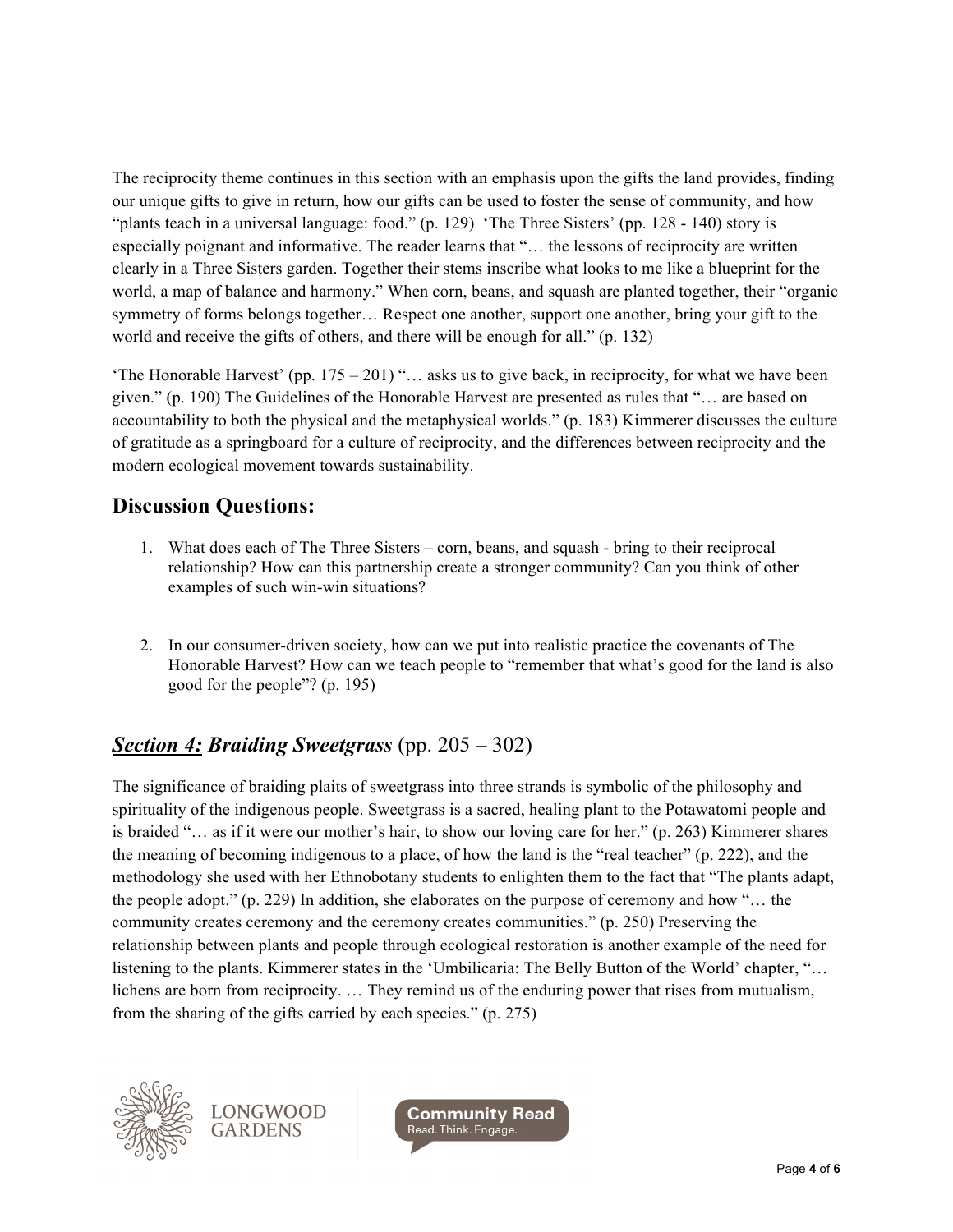# **Discussion Questions:**

- 1. In 'Putting Down Roots' (pp. 254 267), Kimmerer states, "Losing a plant can threaten a culture in much the same way as losing a language." (p. 261) On the basis of Kimmerer's discussion in this chapter regarding sweetgrass's decline, how can plants repeat the history of their people? (p. 262) What are some examples presented by Kimmerer that would support her statement, "Reciprocity is a key to success."? (p. 262)
- 2. The chapter, 'Old-Growth Children' (pp.  $277 292$ ), captures the essence of sustainability and how we can learn from an old-growth forest. What tools do forest ecosystems have for "dealing with massive disturbance ..."? (p 283) What is the difference between industrial forestry and sustainable forestry? (p. 285) What can we learn from the extermination of old-growth ecosystems in the past and present? What can our role be in the regeneration of these ecosystems? (p. 284)

# *Section 5: Burning Sweetgrass* (pp. 303 – 379)

"A Sweetgrass braid is burned to create a ceremonial smudge that washes the recipient in kindness and compassion to heal the body and the spirit."  $(p. 301)$  Conversely, in 'Windigo Footprints' (pp. 303 – 309), Kimmerer draws parallels between the indigenous people's stories of the Windigo monster and the greedy nature of mankind today that allows for the destruction of nature's structures, habitats, and balance in the name of progress and profit. This selfish behavior is our Windigo.

The need for the healing of the land and the ecological restoration of the gifts that Mother Earth has given us is passionately presented in the 'The Sacred and the Superfund' (pp.  $310 - 340$ ) chapter. Onondaga Lake, located outside of Syracuse, New York, was turned into a Superfund site following years of destructive industrial misuse that began prior to 1940 and continued into the 1970's. Kimmerer states that "scarcely thirty years ago, covering up your mess passed for responsibility—a kind of land-as-litter-box approach." (p. 329) She points out the difference in the approach to ecological restoration when land is "just real estate, then restoration looks very different than if land is the source of a subsistence economy and a spiritual home. Restoring land for production of natural resources is not the same as renewal of land as cultural identity." (p. 328)

# **Discussion Questions:**